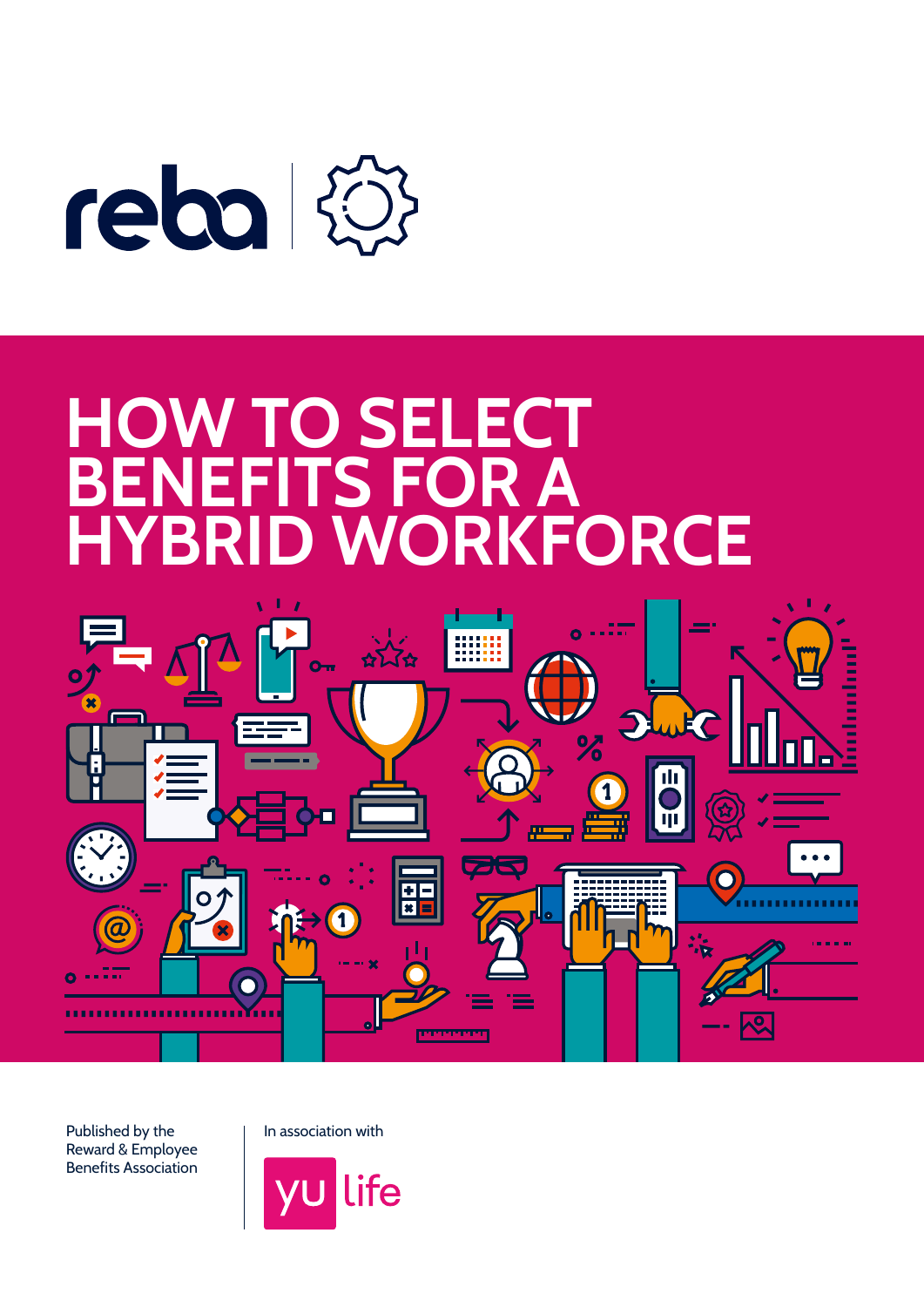

# **Editor's welcome**



A lasting legacy of the Covid-19 pandemic will be a major reset of

workplace practices, driven by employees' changing priorities alongside long-term organisational change.

One of the most significant outcomes has been a widespread shift to more agile, hybrid or flexible working models. Many organisations are now focused on how to blend the advantages of remote working with time spent at business premises, to the benefit of both employees and employers.

Hybrid working has the potential to improve inclusivity, redefine skills needs and reimagine job design. Crucially, in the long term it will enable employers to create more agile working models that will help them to respond to wider business issues such as talent recruitment and retention. For employees, it can open up new career opportunities, offer a better blend between work and family life and improve productivity.

But realising the full potential of hybrid working requires a new approach to reward and benefits, from ensuring fairness between hybrid and non-hybrid working roles, to introducing benefits that will appeal to employees embracing more flexible lifestyles. In parallel, wider factors such as social responsibility, climate change and the rise of purposeful business models are also contributing to the need for change.

To understand how businesses are identifying and addressing these needs, REBA hosted a round table with 14 senior reward and benefits directors from multinational and UK-based companies across a mix of sectors, including retail, financial services and manufacturing. We heard about the new priorities and policy considerations they are facing as their organisations adopt hybrid working models, and how they are addressing those in practice.

We've distilled the intelligence gathered in that session into this guide, including the collective challenges and emerging ideas that employers are developing to create a reward and benefits strategy fit for long-term hybrid working. As practitioners navigate significant change, here is practical guidance and shared experiences that will support our whole reward and employee benefits community.

**Maggie Williams** Content Director, REBA

### **Contents**

| Chapter 1: What does hybrid working                                                                                                                                                                                                  |  |
|--------------------------------------------------------------------------------------------------------------------------------------------------------------------------------------------------------------------------------------|--|
| Chapter 2: How are wellbeing<br>priorities shifting? <sup>2</sup> 2008 2009 2014 2020 2021 2021 2022 2023 2024 2022 2022 2023                                                                                                        |  |
| Chapter 3: How to reshape benefits                                                                                                                                                                                                   |  |
|                                                                                                                                                                                                                                      |  |
| <u>Quiz 9 September 1994 September 1994 September 1994 September 1994 September 1994 September 1996 September 19</u>                                                                                                                 |  |
| Who we are <b>with the contract of the contract of the contract of the contract of the contract of the contract of the contract of the contract of the contract of the contract of the contract of the contract of the contract </b> |  |



This report was devised by REBA in association with YuLife.

The guide was edited by Maggie Williams, written by Samantha Barrett and designed by SallyannDesign.

© REBA 2021. Published by REBA Group Ltd, 7c Vera Road London SW6 6RW United Kingdom.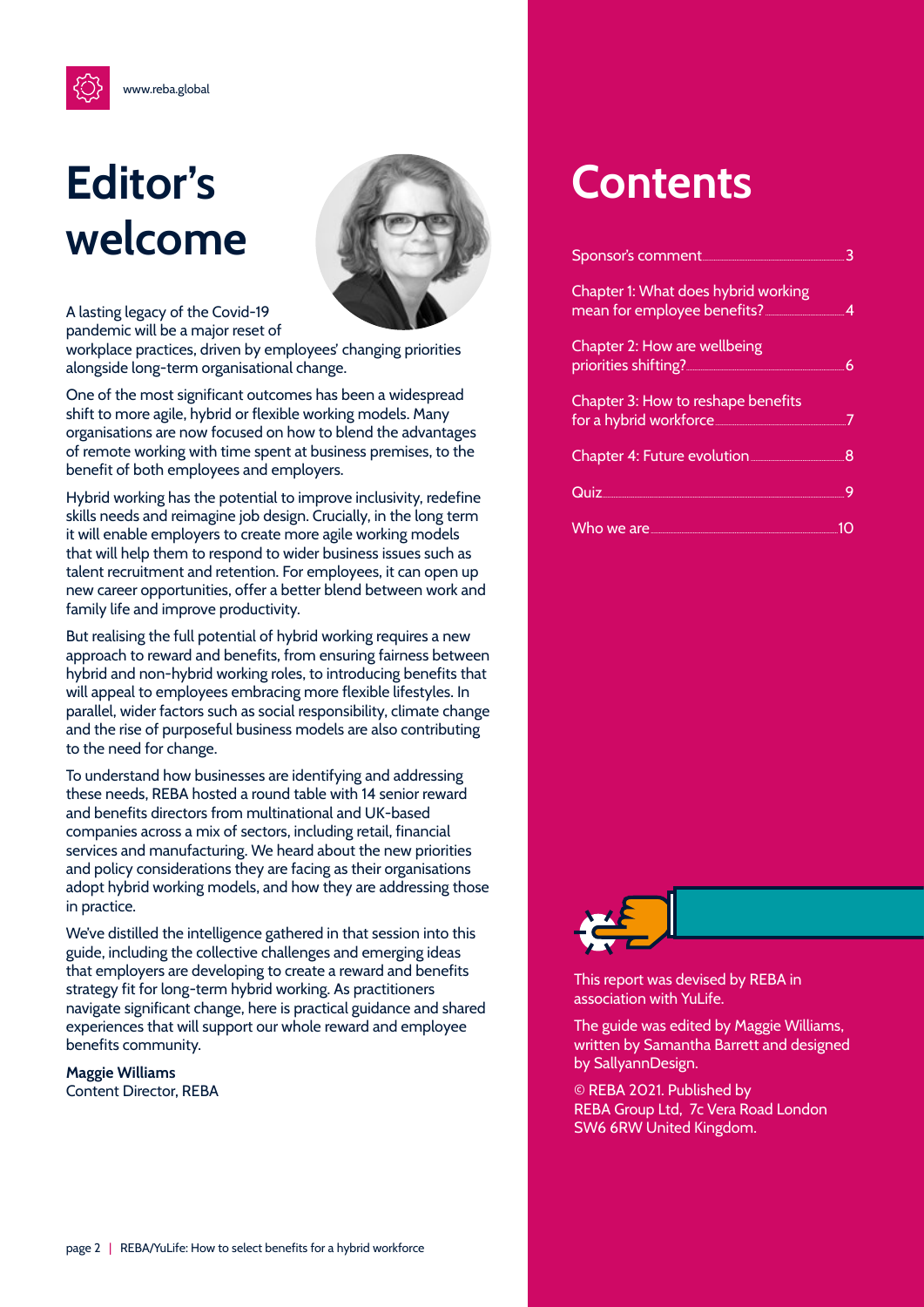<span id="page-2-0"></span>

## **Sponsor's comment**

There is not a one-size-fits-all benefits solution for a hybrid workplace strategy, as each organisation has unique functional and cultural requirements. Hybrid working is emerging as the dominant workplace strategy for roles that can support this approach to job design with new ways of working and changing workforce expectations.

Those changing expectations mean we need to rethink traditional employee benefits to suit all our workforce - from someone who is based either at home or at work full-time, to employees who come into the workplace one or two days a week.

Hybrid working brings with it many positives, such as increased flexibility. However, on the flip side one of the biggest challenges we are hearing from our people is that they are struggling to find time for their health.

In a recent survey conducted with YouGov, we found that 22% of people are not taking any breaks in their working day, which has the potential to create serious long-term health issues from both a mental and physical perspective. At YuLife, we believe technology is a key enabler in terms of helping people adopt habits that will support them in this new hybrid world, such as a five-minute brisk walk between meetings or stopping to do a quick one-minute meditation after a stressful assignment.

As this new world of work evolves, digital tools will play an increasingly pivotal role in supporting people's wellbeing. Digital innovations mean employees will be able to access wellbeing information, tools and services at a time and in a place that suits them and their working patterns. That will make it easier to offer a consistent wellbeing package across hybrid and non-hybrid teams.

However, that doesn't mean that everyone has to have exactly the same benefits. Digital offerings mean that employees will be able to build a set of tools and services that fit their personal needs and circumstances and can build long-lasting behaviour change. That way, we can support our people and de-risk our organisations.

#### **Kate Whitelock**

Head of Wellbeing, YuLife



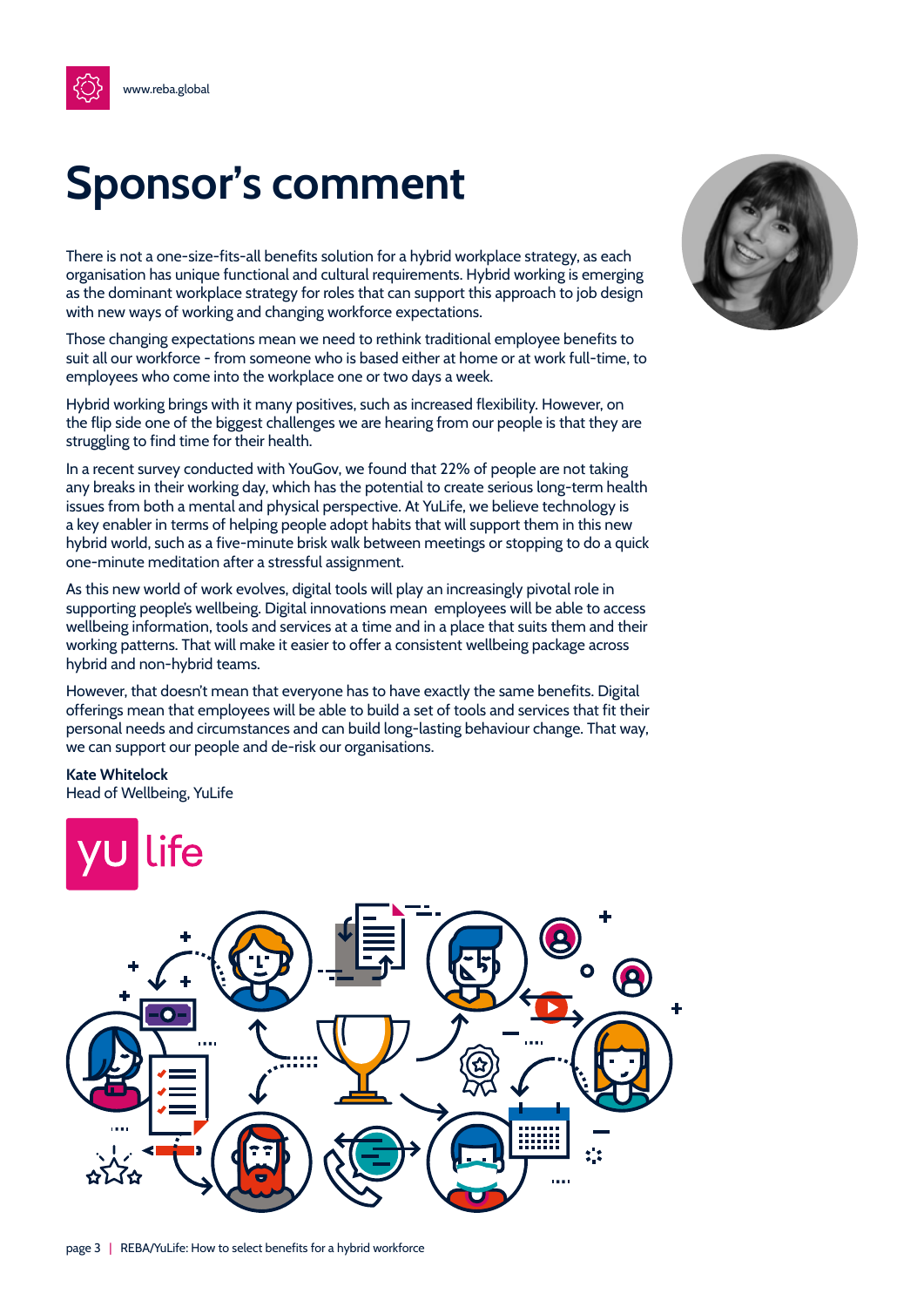<span id="page-3-0"></span>

The pandemic has changed the way we work forever. After being thrown into homeworking when the first national lockdown was announced in March 2020, employers and employees now recognise the benefits of more flexible, hybrid working arrangements.

An average of 37% of the UK's workforce worked from home in 2020, according to figures from the Office for National Statistics<sup>1</sup>, with this most prevalent among the information and communication (81%) and professional, scientific and technical (71%) sectors.

It's popular too. Work-life balance was seen as the greatest positive benefit among employees, with 85% of those who experienced homeworking wanting to adopt a hybrid approach.

Hybrid working brings huge business and societal benefits too. A study from Virgin Media O2 Business and the Centre for Economic and Business Research<sup>2</sup> found that 3.8 million people could come back into the workforce if they were able to adopt hybrid working. This could potentially boost GDP by £48bn a year, with parents, carers and disabled people among those who could benefit from more hybrid working.

But a rethink of the way we work requires a rethink on the benefits front too. Traditional benefits such as season ticket loans and onsite gyms become much less relevant when someone only comes into the office one or two days a week.

In a competitive labour market, the hybrid workforce wants benefits that work for them, whether that's a 24/7 virtual GP service or a flexible childcare package that flips between home and the office.

Benefits communications must also fit the new work model. Digital enables an organisation to connect with employees wherever they are but it may require greater personalisation to really engage them with their benefits.

It's also important to be aware that it's not a one-size-fits-all approach. Hybrid working covers a variety of different arrangements and, as many organisations will be running a combination of workplace-based and hybrid employees, there will be further complexities to consider around benefits.

Ultimately, putting employees at the heart of the approach will be key to success on the benefits front, especially as the UK is only at the beginning of this transformational process.



[Business and individual attitudes towards the future of homeworking, UK - Office for National Statistics \(ons.gov.uk\)](https://www.ons.gov.uk/employmentandlabourmarket/peopleinwork/employmentandemployeetypes/articles/businessandindividualattitudestowardsthefutureofhomeworkinguk/apriltomay2021)

<sup>2</sup> [More hybrid working to bring 3.8 million Brits into employment - Virgin Media O2](https://news.virginmediao2.co.uk/more-hybrid-working-to-bring-3-8-million-brits-into-employment/)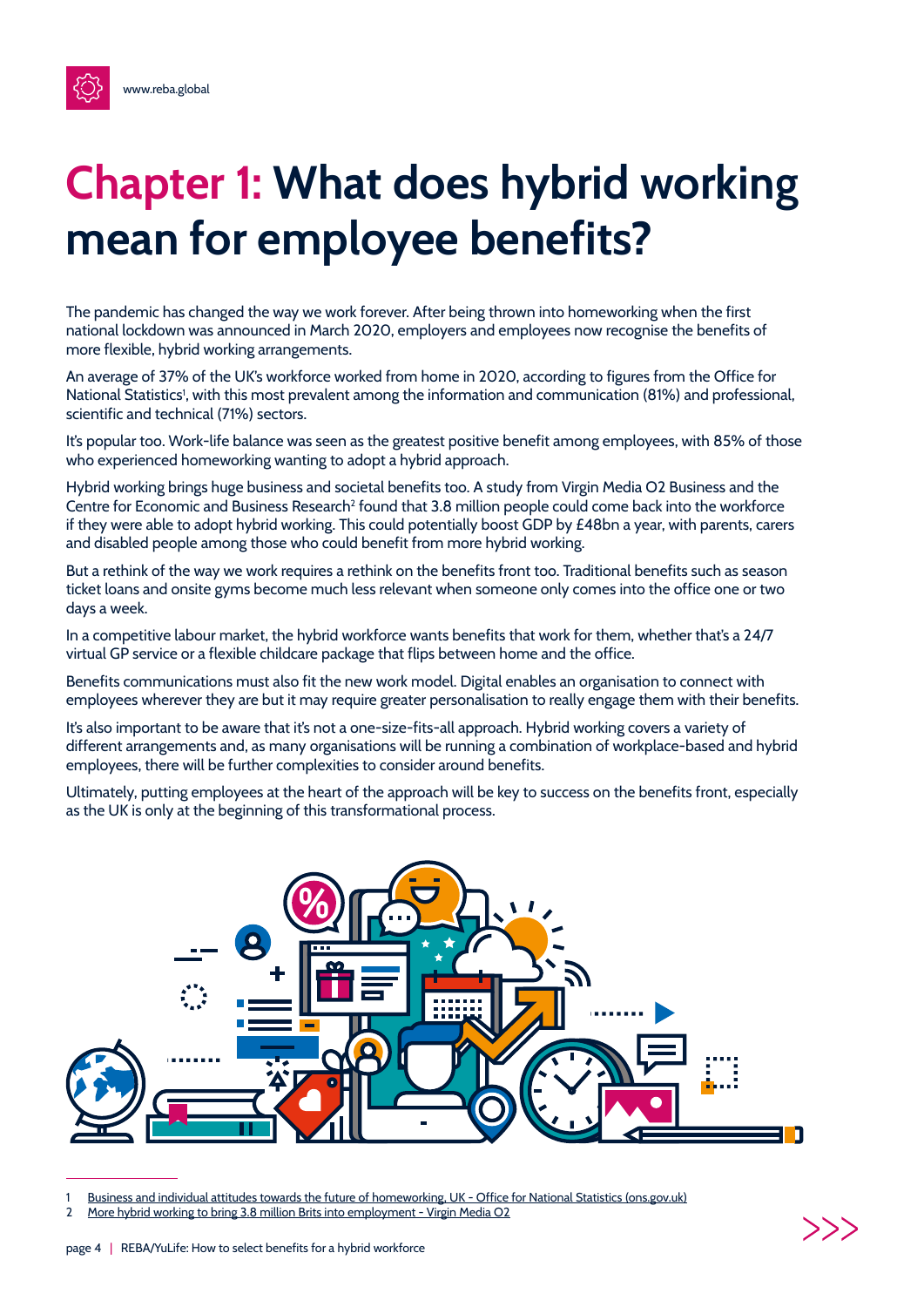### **What benefits do employees want for hybrid working?**

A shift to hybrid working means employees need a different set of benefits, with new propositions coming to the fore as more traditional ones fall out of favour. The pandemic has also influenced employees' expectations from work and life, and this is another important factor in determining future benefits.

Some changes are obvious. Instead of location-specific offerings, employees want to be able to use their benefits wherever they are. This might mean introducing online fitness classes or a gym membership that can be used across a broad range of centres, or access to financial advice at the employee's choice of time and location.

Digital health products such as virtual GPs, physio and coaching services have all seen increased take-up in the last year. Many of these may already have been part of existing benefits such as private medical insurance, but their value and visibility has increased substantially.

As well as replicating existing benefits, hybrid working brings new needs. To help create a good remote working environment, organisations are beginning to provide benefits that will resonate with employees regularly working from home, such as free or discounted broadband, energy allowances and home improvement discounts.

On-site services aren't completely defunct though. Not every organisation has moved to a fully hybrid model and, even where they have, employers are keen to ensure the workplace remains an attractive destination.

#### **What are employees' expectations?**

The pandemic has also played a large part in employees' benefit expectations. The world has changed over the last couple of years, with attitudes to work and life shifting fundamentally.

Understandably, health and wellbeing are more important than ever, with employees looking to their employer for benefits such as medical insurance and health information and support. Mental health in particular became a workplace priority during the pandemic's lockdowns, and the impact of poor physical, financial and social wellbeing have all been brought into focus.

There's also been a shift towards a more human approach, with family benefits becoming more popular. This includes extending healthcare to family members but also expanding policies around miscarriage, fertility and shared parental leave.

The pandemic has also accelerated a number of benefits trends that were already in motion. Diversity, equity and inclusion (DEI) is now a workplace priority, and this is reflected in the breadth of wellbeing topics covered, running from the menopause and men's health, through to mental health and ethnicity. It's also seen in the more democratic approach to benefits. Some firms that might previously have paid a percentage of an employees' gym membership fee are now offering a fixed amount to spend on anything health related, which can encourage more employees to get involved with managing their own fitness.

Increased awareness of climate change and other environmental, social and governance values, partly driven by the pandemic, is also creating demand for more sustainable benefits, from green pensions to electric vehicles.

#### **Driving the sustainable travel trend**

One trend that's emerged from the pandemic is demand for electric cars, with several participants at our round table reporting significant take-ups when they rolled out new schemes in 2021.



This may seem counterintuitive at a time when fewer people are commuting but, alongside the appeal of the tax breaks, electric cars fit several of the shifts that have taken place during the pandemic. Zero emissions make them a great choice for employees wanting to live more sustainably and, with lower running costs, they also suit those looking to save money as well as the planet. New ultra-low emission zone regulations in several UK cities have also helped to raise awareness of electric vehicles.

These trends were also seen among those who prefer two wheels to four, with many participants reporting a renewed interest in their cycle-to-work schemes.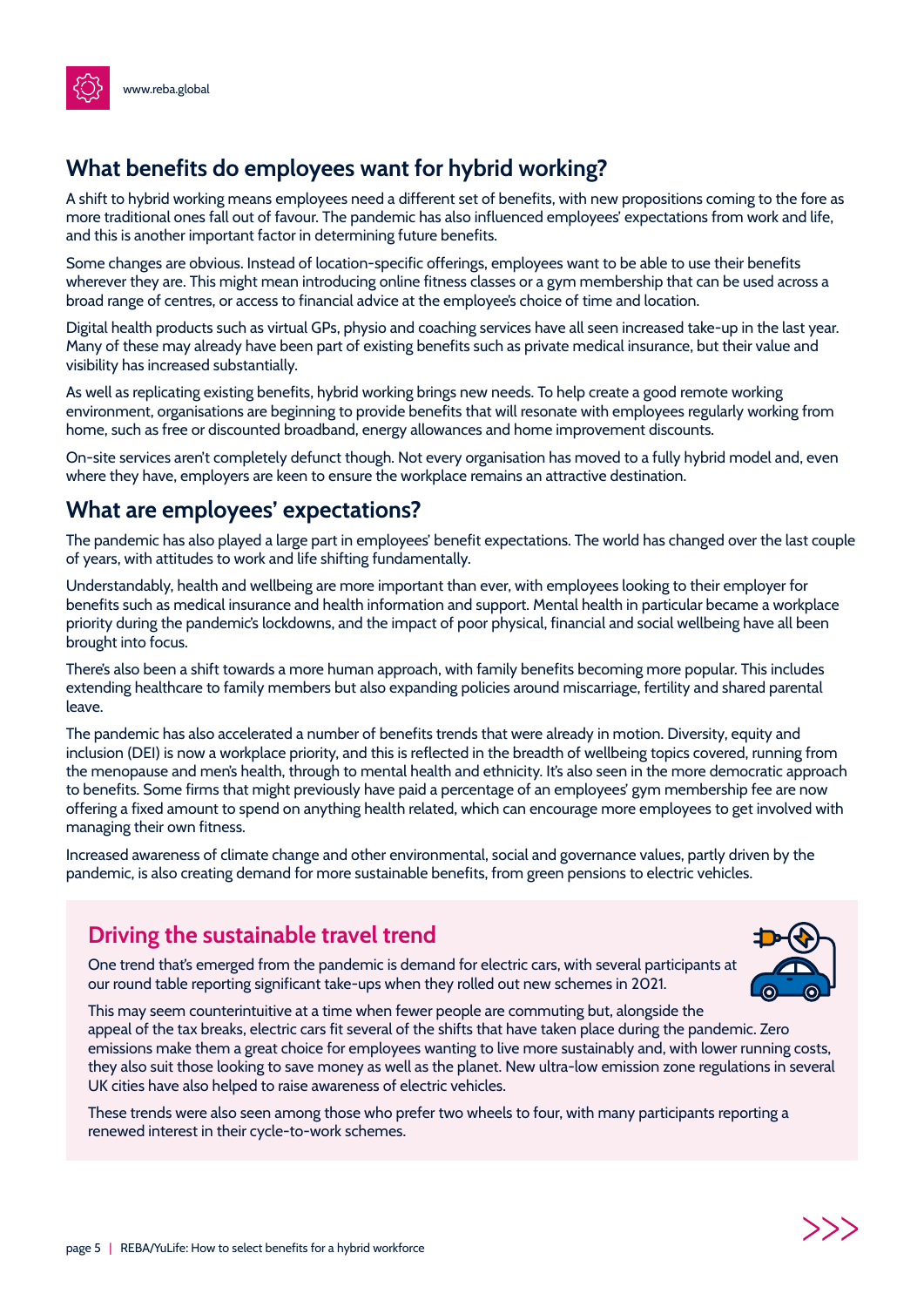# <span id="page-5-0"></span>**Chapter 2: How are wellbeing priorities shifting?**

The shift to hybrid working may have come out of one of the biggest health crises we've ever seen, but it has potential health and wellbeing issues of its own. Ensuring the right measures are in place to prevent these issues is essential.

Without the right support, working remotely can potentially lead to a variety of health problems. A badly set-up workstation can result in musculoskeletal problems while working alone can cause loneliness and isolation, potentially leading to mental health issues such as depression and anxiety.

Poor wellbeing behaviours can also creep in. Bad habits such as working long hours, overdependence on technology and not taking breaks can fuel poor physical and mental health and lead to burnout.

Workforces are also likely to experience higher levels of serious illnesses as a result of missed screenings and delayed diagnoses during the pandemic. Managing the effects of delayed diagnosis in a hybrid working environment could be a challenge.

Awareness of these potential trends enables organisations to adapt their employee support and put the right safeguards in place. Switching ergonomic assessments from the workplace to home is simple, with online services now readily available, and additional wellbeing support can help employees build good health habits.

It's also important to provide line managers with training to ensure they can support employees. Managing a team remotely requires different skills, especially around identifying that someone is struggling with their health. Being able to spot this and signpost support can make a big difference.

Policies should also reflect changes to working practices. Setting guidelines around when emails are sent, breaks between video calls and even Zoom-free days – and ensuring that managers follow the rules – will encourage digital wellbeing and reduce the risk of burnout.

#### **Health insurance and the pandemic**

Health insurers stepped up to the plate during the pandemic, with more than £218m paid out in Covid-19 related group life insurance claims by the end of June 2021, according to industry body Group Risk Development. And, while medical insurers were forced to press pause on treatment as private hospitals supported the NHS, they ramped up their digital services during the pandemic.



These benefits are likely to be equally important going forward too. Missed screenings and concerns about visiting the GP during the pandemic mean that serious conditions such as cancer and heart disease are likely to be diagnosed at a later stage. This is expected to lead to more claims on group risk and medical insurances over the next five to 10 years.

The value of these benefits was also noted by round table participants, with many saying that employees were looking to increase their cover, especially on critical illness insurance and life insurance.

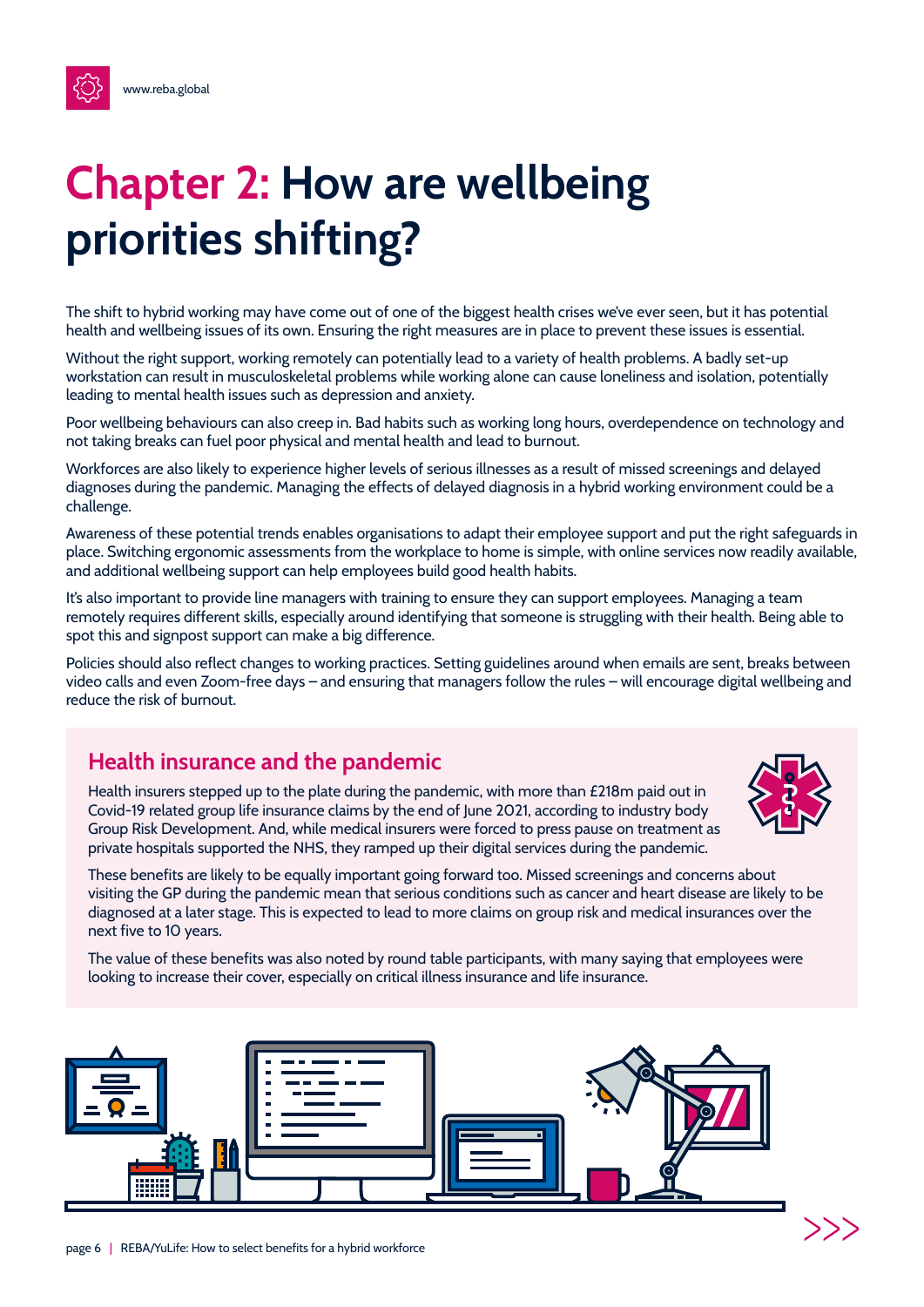# <span id="page-6-0"></span>**Chapter 3: How to reshape benefits for a hybrid workforce**

With employee needs and expectations shifting, organisations must reshape their benefits packages to support staff and secure the best talent. And further changes may be necessary as more is learnt about this new way of working.

Data is king when determining what works with take-up and usage rates, staff surveys and industry benchmarks showing which benefits are appreciated and which might need a rethink.

The scale of the change means it's also important to overlay these results with details of how employees are working. An organisation where there's a mixture of employees permanently in the workplace and others working between home and office will require a different approach – and potentially two sets of benefits – to one where there's a wholesale shift to hybrid working.

It may also be necessary to have a benefit tidy-up. Over the course of the pandemic, insurers launched, or raised the profile of, all sorts of additional services such as virtual GPs, EAPs and health information. Reviewing these will remove the confusion and cost that comes with benefit duplication and help to ensure that employees have straightforward access to best in breed.

A review is also a great opportunity to ensure benefits align with corporate policies on everything from DEI to ESG. Switching from lease cars to electric ones or introducing a wellbeing pot instead of gym membership can support and amplify broader corporate philosophies.

It's also good to think about how to get value from the benefits on offer. Managers have a key role to play in hybrid working, both in terms of the way they manage but also in identifying potential issues and signposting relevant benefits. Providing them with training can help to boost benefit effectiveness.

Greater flexibility in the way employees work may also necessitate a more fluid benefits programme. Organisations were already moving away from annual benefit windows but the pandemic and the introduction of hybrid working has only served to accelerate this trend.

#### **Five dos and don'ts when reshaping benefits**

- **•** Do test the water by asking employees what they would like in their benefits package.
- **•** Don't be afraid to put together different benefits for different groups of employees.
- **•** Do review current benefits to remove duplication as this can cause confusion and add to costs.
- Don't just think products training managers to manage employees remotely and promote the range of benefits will improve take-up.
- **•** Do think about how the benefits on offer align with the organisation's broader corporate policies.

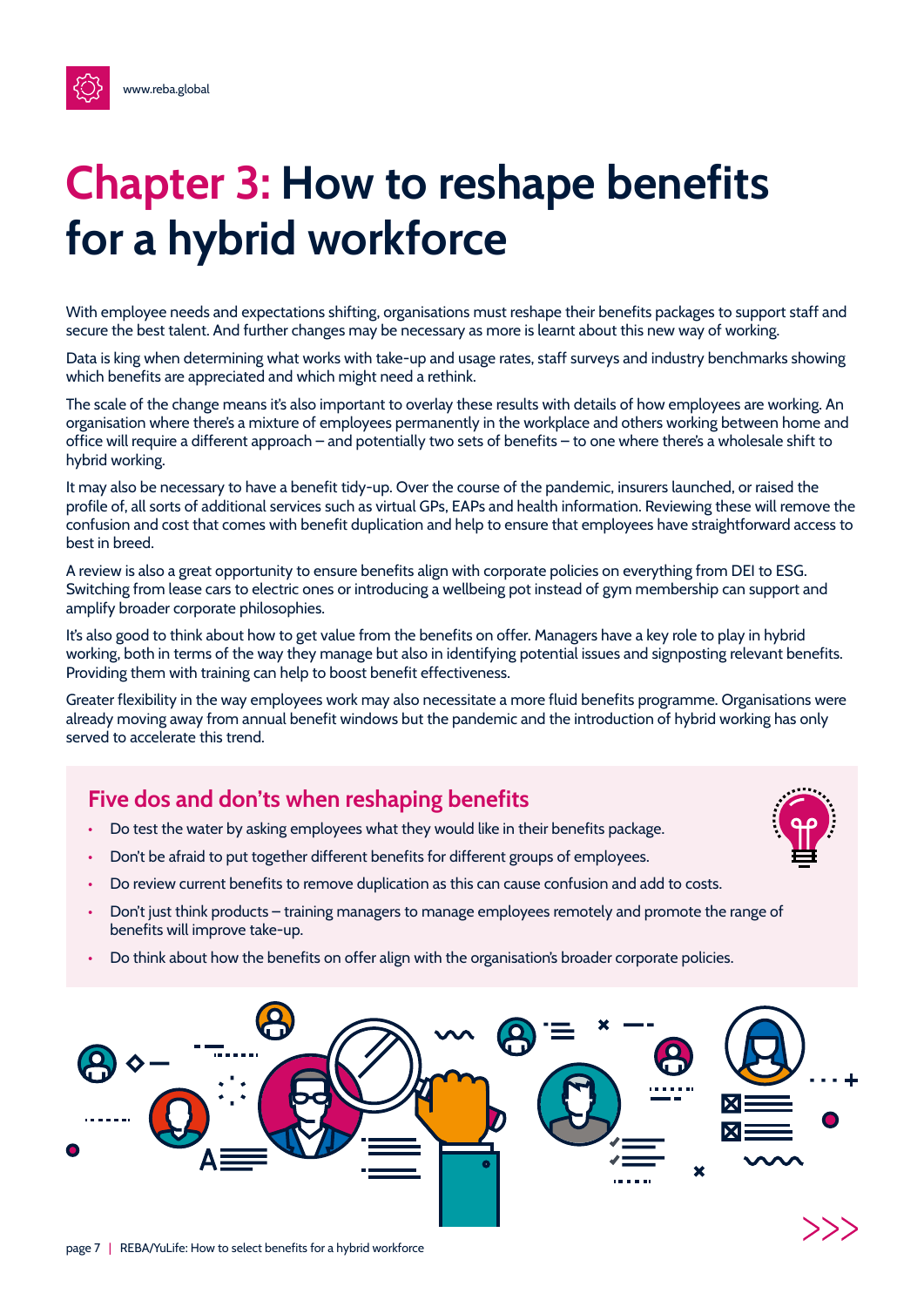<span id="page-7-0"></span>

# **Chapter 4: Future evolution**

Employee benefits may be undergoing significant change but, with so much still unknown about hybrid working, this is likely to be just the beginning of a transitional phase.

Initial steps will probably seek to replicate existing benefits, introducing new initiatives that suit employees working from home or adding greater flexibility to the way they are delivered. However, organisations are already looking beyond this first phase.

New benefits could emerge that better suit hybrid working or meet a need that never arose when employees were based in the workplace. These benefits could also reflect the needs of new groups of employees that could potentially be attracted as a result of hybrid working. For instance, more support around caring responsibilities for both parents and carers.

The question of location-based pay is also up for discussion. The tradition of paying London weighting for employees based in the capital becomes largely irrelevant when they work from home, especially as some are already choosing to move out of the commuter belt. Identifying an expenses model which is fair to all employees and recognises the business-related costs employees might now incur is also a priority.

The way benefits perform will also influence future change. Group risk benefits are a good example of this. With more claims expected over the next few years as a result of missed diagnoses during the pandemic, there could be greater focus on prevention to curb future anticipated increases in claims and premiums.

Appetite for wellbeing benefits is unlikely to wane, especially given the new risks hybrid working brings. But already employers are looking for more sophisticated offerings that combine all elements of health and wellbeing on a single platform which is accessible from anywhere. This will enable employees to be supported to make meaningful changes to their lifestyle and health behaviours.

Regularly reviewing what's on offer, how it performs and what employees want and expect will ensure that benefits remain relevant and engaging, however work changes.

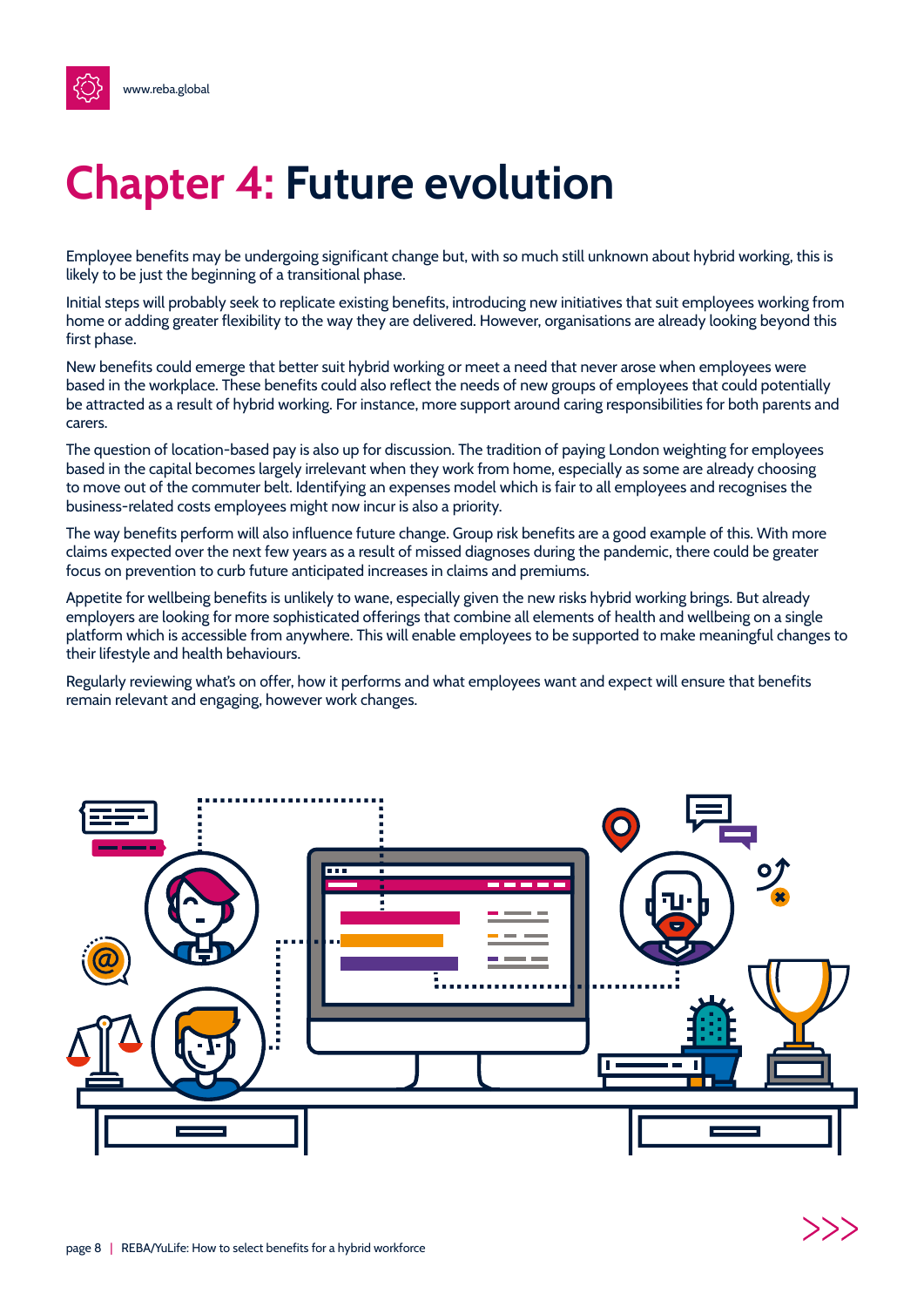<span id="page-8-0"></span>

## **Quiz**

- **1. What percentage of the UK's workforce worked from home in 2020?**
- A. 81%
- B. 71%
- C. 37%
- D. 35%
- **2. How many people could come back into the workforce if they were able to adopt hybrid working?**
- A. 4.8 million
- B. 3.8 million
- C. 2.8 million
- D. 0.8 million
- **3. What percentage of employees who experienced homeworking want to adopt hybrid working?**
- A. 100%
- B. 85%
- C. 40%
- D. 0%
- **4. Which digital benefits have become more popular during the pandemic?**
- A. Virtual GP, online physiotherapy and coaching services
- B. Employee surveillance tools
- C. Free games and selfie filters
- D. Back massages
- **5. How are organisations reflecting their sustainability policies in their employee benefits?**
- A. Moving benefit selection to every two years
- B. Providing tablets to replace paper
- C. Offering bonuses for staycations
- D. Introducing electric cars and green pensions
- **6. How can poor wellbeing behaviours affect employees working at home?**
- A. Poor physical health, including musculoskeletal problems
- B. Poor mental health, such as depression and anxiety
- C. Burnout
- D. All of these
- **7. How much did insurers pay in Covid-19 related group life claims by the end of June 2021?**
- A. Nothing Covid-19 was excluded
- B. £55 million
- C. £218 million
- D. £312 million
- **8. Why are insurers expecting to see more group risk claims over the next five to 10 years?**
- A. Missed screenings and late diagnoses of serious conditions such as heart disease and cancer
- B. Insurers froze claims payments during the pandemic
- C. New conditions were added to group income protection policies
- D. Poor health and lifestyle habits among millennials
- **9. What has caused an increase in health and wellbeing benefit duplication over the course of the pandemic?**
- A. Fewer restrictions over benefit procurement led to benefit ranges growing
- B. More health and wellbeing start-ups during the pandemic meant more new services
- C. Insurers launched additional services such as virtual GPs, EAPs and health information
- D. Social Media sparked employee demand for more health and wellbeing tools
- **10. Why might group risk products adopt a greater focus on prevention in the future?**
- A. To counter increases in claims and premiums resulting from missed diagnoses
- B. To support the NHS as it deals with the treatment waiting lists
- C. To ensure that everyone in the UK has eaten at least one plant-based meal
- D. Low demand for products will require insurers to reposition their proposition

Quiz: The answers  $1. C, 2. B, 3. B, 4. A, 5. D,$ 6. D, 7. C, 8. A, 9. C, 10. A.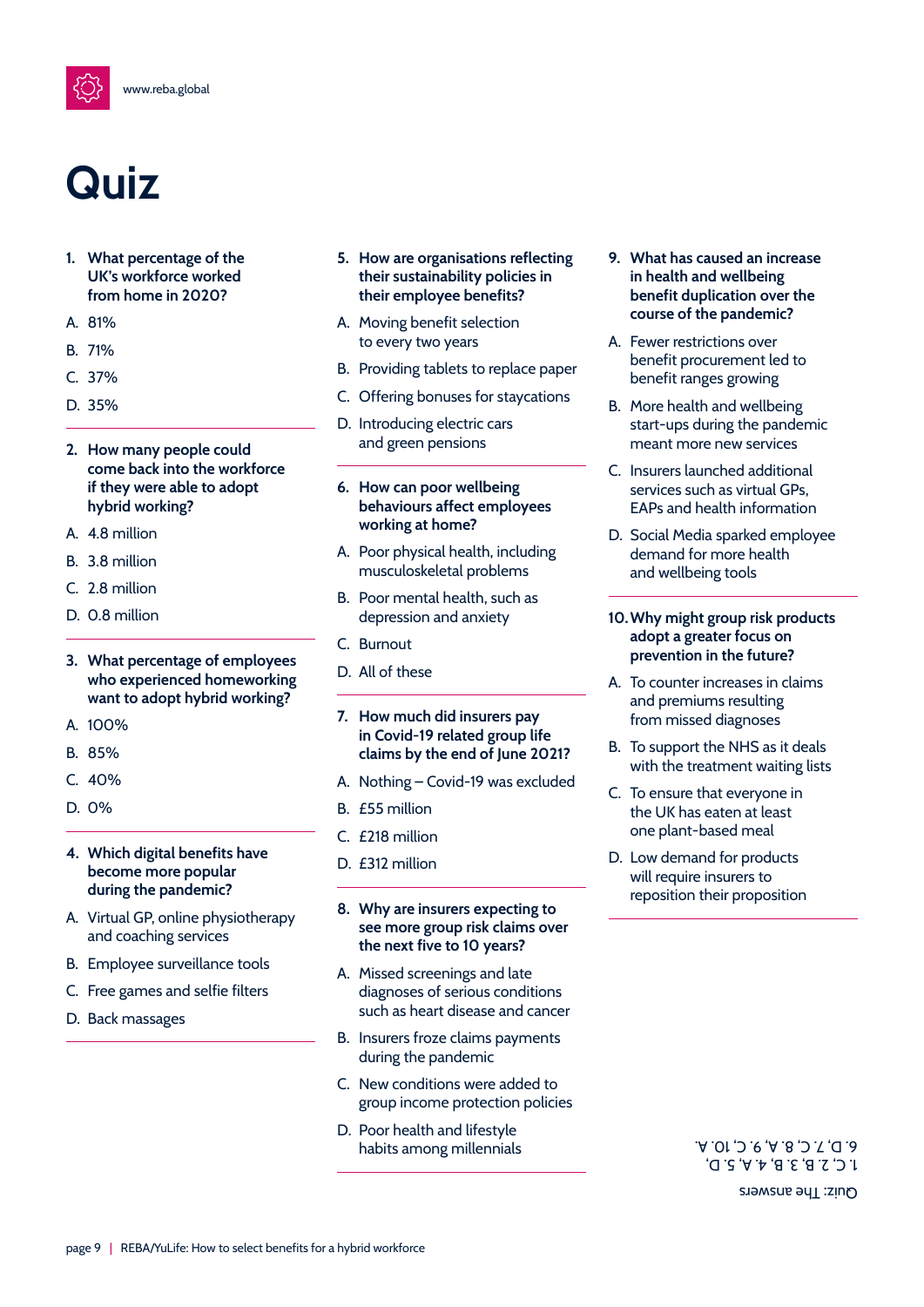<span id="page-9-0"></span>

### **Who we are**

### **YuLife**

YuLife is life insurance that inspires life. We have shifted group risk insurance to a proactive model where our policies decrease risk by helping individuals live healthier lives. The YuLife app encourages positive daily habits like walking and meditating by rewarding individuals with Avios miles, vouchers and gift cards.

At the same time, YuLife members have access to telemedicine and mental health support to help prevent illness. YuLife provides a simple, cost-effective way for businesses from high-growth fintechs like Curve to established retailers like Coop to provide financial security while also helping their people live well and take care of themselves.

#### **Contact YuLife:**

Website: **www.yulife.com** 

Email: **hello@yulife.com**

Phone: **020 3870 2604** 



#### **Reward & Employee Benefits Association**

REBA is the professional networking community for reward and benefits practitioners. We make members' working lives easier by saving them time, money and effort through sharing experience, ideas, data and insight with each other. We help members to pursue best practice, increase professionalism in the industry and prepare for upcoming changes. REBA also lobbies government on members' behalf.

#### **What REBA does:**

- Runs regular conferences and networking events, both face-to-face and virtually, through webinars and online platforms
- Produces benchmarking research, insight & data reports and analysis
- Delivers information that reward and benefits practitioners need to know, both online and in our daily emails
- Helps with supplier shortlisting and research
- Supports the reward and benefits community through our rebaLINK peer-to-peer networking platform.

#### **Contact REBA:**

- **Debi O'Donovan**, co-founder: debi.odonovan@reba.global
- **Phil Hayne**, co-founder: phil.hayne:@reba.global or 0771 466 0857

#### Website: **www.reba.global**

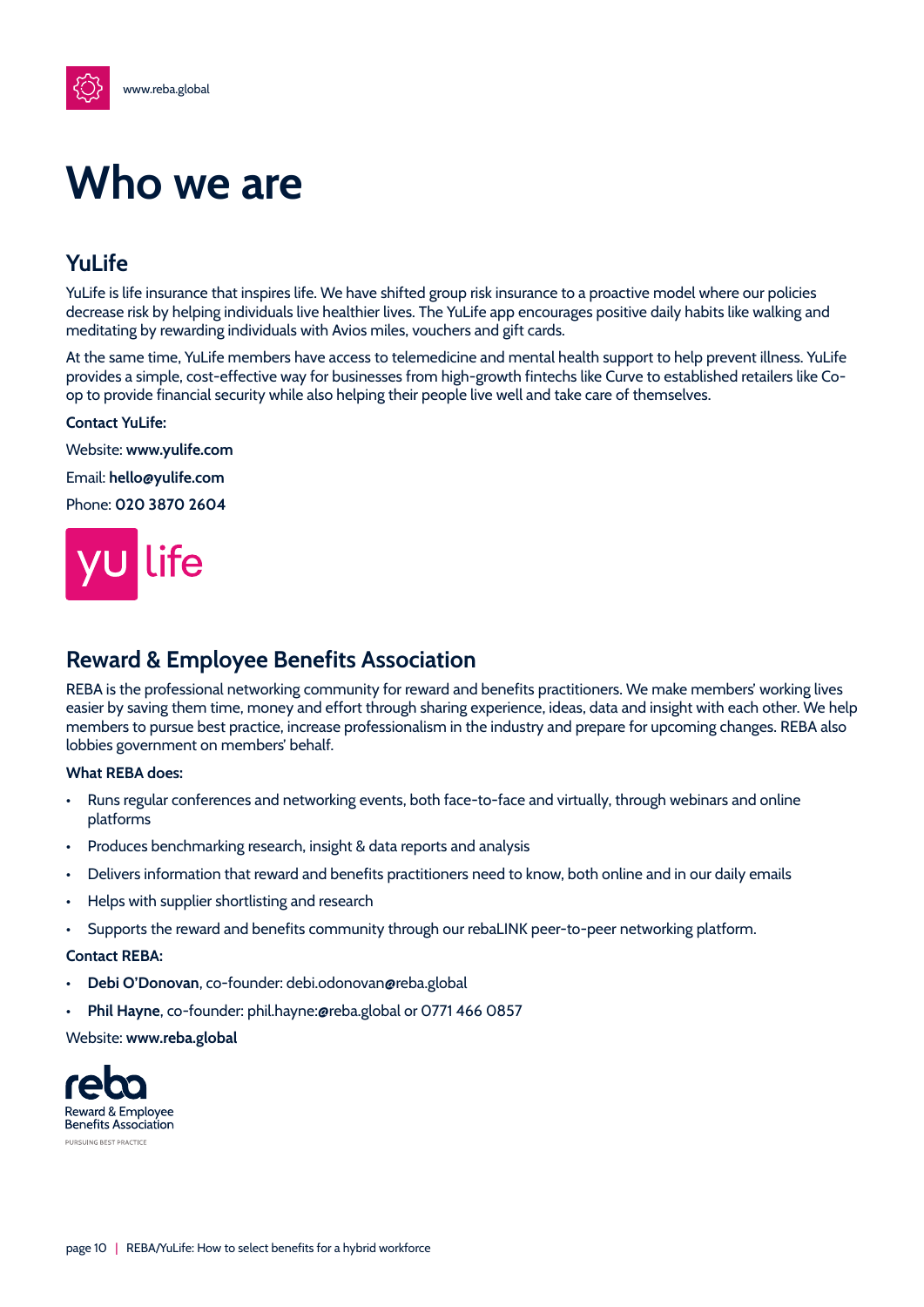# **Adopta**<br>Giraffe. Serious enquiries only!

### **Applicants must:**

- 
- Love having engaged team members
- Want leading group life cover for their employees
- Expect a meaningful Employee Assistance Programme
- 
- Embrace immediate access to Virtual GP's 24/7
- 
- Desire the best preventative tools to support wellbeing
- Aspire to build an inclusive culture

#### Get so much more than life insurance with YuLife

Group life insurance that engages, rewards and protects your people. Plus it's hassle-free, more affordable than you might think and gives you instant access to our wellness app!

What's it got to do with giraffes? Visit us at www.yulife.com



Yu Life Ltd is authorised and regulated by the Financial Conduct Authority. Firm reference No. 783352. Yu Life Ltd is a company registered in England, company no. 10308260, registered office: 12 Mallow Street, London, EC1Y 8RQ. In addition to providing group life insurance cover, YuLife offers bonuses, discounts and incentives through its wellness app to inspire your team to prioritise their health.